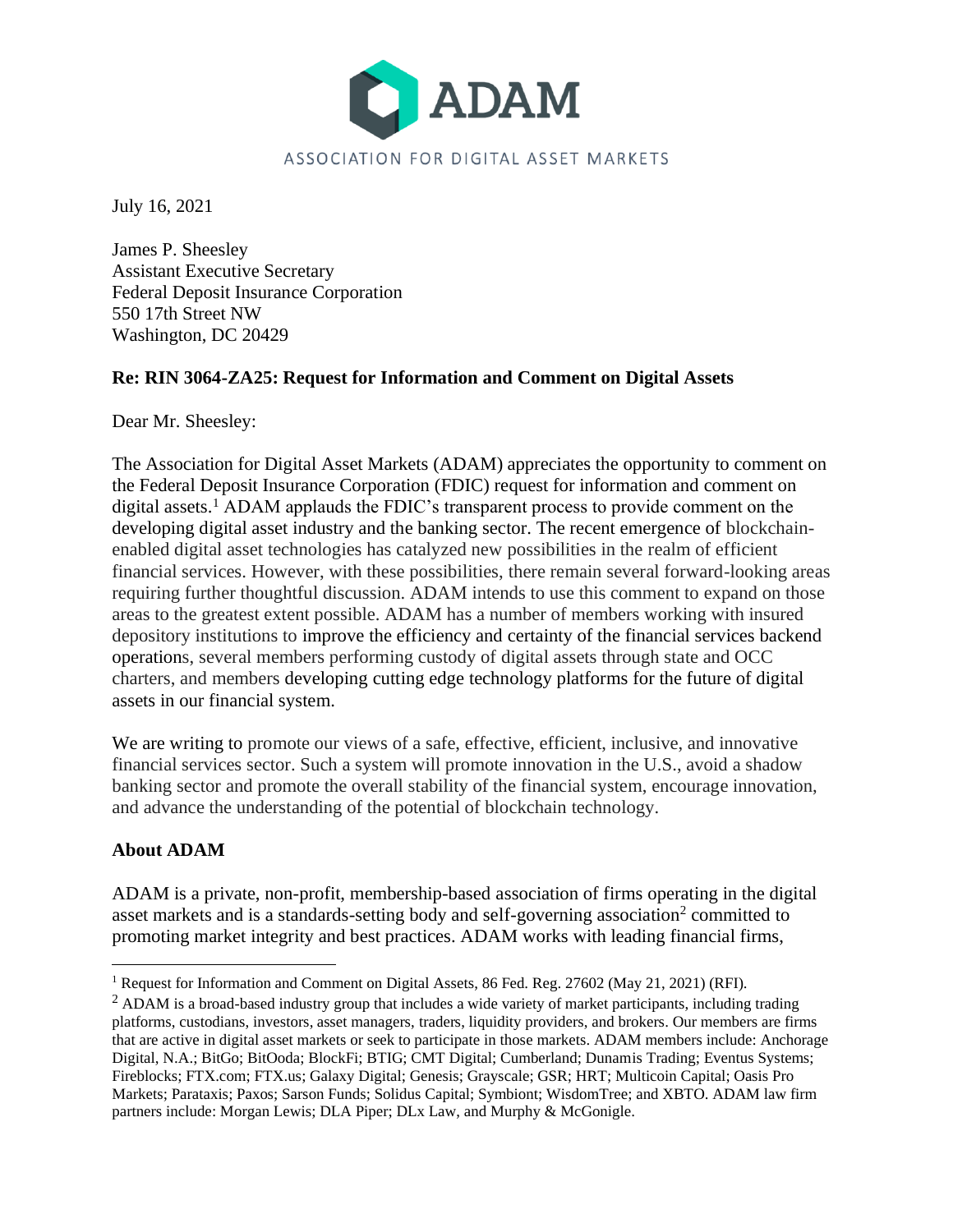entrepreneurs, and regulators to develop industry best practices that facilitate fair and orderly digital asset markets. In this vein, ADAM's objectives are to: (1) protect market participants from fraud and manipulation; (2) provide clear standards for efficient trading, custody, and the clearing and settlement of digital assets; (3) encourage professionalism and ethical conduct by market participants; and (4) increase transparency and provide information to the public and governments about digital asset markets. In furtherance of this, ADAM released a principlesbased Code of Conduct (Code)<sup>3</sup> in late 2019 that sets certain standards of professional conduct for ADAM members. In particular, the Code addresses the following areas:

- Compliance and Risk Management
- Market Ethics
- Conflicts of Interest
- Transparency and Fairness
- Market Integrity
- Custody
- Information Security and Business Continuity
- Anti-Money Laundering and Countering the Finance of Terrorism

Every ADAM member agrees to adhere to the Code of Conduct. The goal is to bring professional standards into the nascent but rapidly-growing digital asset markets, to develop trust in those markets so that they can flourish.

Our members are at the cutting edge of innovation through the use of new technologies, such as blockchain. However, they recognize that proper regulation and conduct are essential to their businesses and to the development of a sustainable marketplace and public trust. They believe that a diverse financial ecosystem is a source of strength, and they aim to use their technology to find new ways of reaching consumers and work within the current financial system to improve efficiencies.<sup>4</sup>

ADAM and its members are committed to working with lawmakers and regulators to promote responsible innovation in the digital asset space in a manner that expands the availability of financial services. We welcome a clear regulatory picture because our members seek full compliance. As such, we are encouraged by recent actions in the regulatory space such as this FDIC request for comment and the Board of Governors of the Federal Reserve System's request for comment on guidelines (Account Access Guidelines) to evaluate requests for accounts and services at Federal Reserve Banks.<sup>5</sup>

### **Comments Overview**

<sup>3</sup> The Code is available at [http://www.theadam.io/code/.](http://www.theadam.io/code/)

<sup>4</sup> Bloomberg-Paxos Joins Bank of America's Settlement Network: [https://www.bloomberg.com/news/articles/2021-](https://www.bloomberg.com/news/articles/2021-05-17/bank-of-america-joins-paxos-blockchain-stock-settlement-network) [05-17/bank-of-america-joins-paxos-blockchain-stock-settlement-network.](https://www.bloomberg.com/news/articles/2021-05-17/bank-of-america-joins-paxos-blockchain-stock-settlement-network)

<sup>5</sup> Proposed Guidelines for Evaluating Account and Services Requests, 86 Fed. Reg. 25865 (May 11, 2021) (Account Access Guidelines).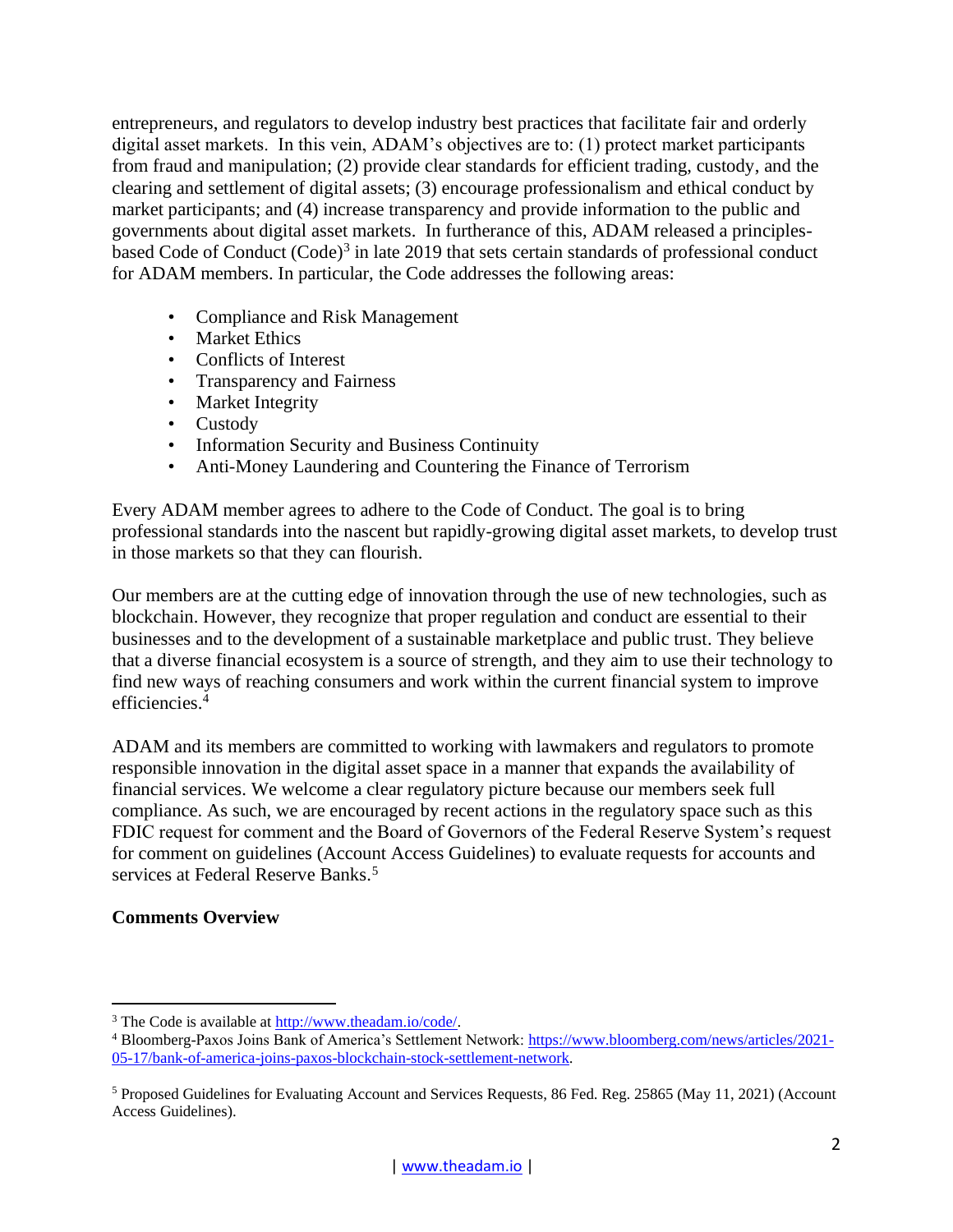As mentioned previously, ADAM's membership spans across many segments of the digital asset industry. In order to provide a practical and representative comment letter, ADAM has chosen to address the following areas: (1) The Growing Demand for Digital Assets; (2) Current and Potential Digital Asset Use Cases; (3) Supervision and Activities; and (4) The Regulatory Process & Dialogue Moving Forward. In addition to these comments, ADAM and its members hope to serve as a source of general education on digital assets and welcome further engagement with the FDIC to address any unanswered questions.

## **The Growing Demand for Digital Assets**

Over the past year, the demand for digital assets<sup>6</sup> has accelerated rapidly across the world at the corporate and consumer level. At the corporate level, major institutions such as PayPal and BNY Mellon have begun offering services in digital assets, while others, such as MicroStrategy and Tesla, have added digital assets to their corporate reserves. Insurer MassMutual invested \$100 million in bitcoin, providing what it called "measured yet meaningful exposure to a growing economic aspect of our increasingly digital world." <sup>7</sup> At the consumer level, a recent study found that a majority of Americans either own digital assets or are interested in becoming an owner and that, as time passes, Americans are becoming increasingly curious about the technology.<sup>8</sup> Similarly, a United Kingdom government report by its Financial Conduct Authority found that 5% of UK adults own digital assets and that consumers are more likely to see them as an alternative to mainstream investments.<sup>9</sup> A recent working paper released by the Bank for International Settlements found that digital asset investors tend to be educated, young and digital natives, and found that owners of digital assets increasingly tend to hold their digital assets as investments for longer periods.<sup>10</sup>

The aforementioned studies are extremely helpful in the understanding of the growing corporate and consumer demand for digital assets and allow for thoughtful policy discussions on the best ways to promote consumer protection and the health of the financial system. However, more data is always needed. ADAM encourages the FDIC to include survey questions surrounding digital assets as part of future surveys it conducts on the financial services industry and its customers.

<sup>6</sup> In a recent Consultative Document entitled "Prudential treatment of cryptoasset exposures" the Basel Committee for Banking Supervision categorized "cryptoassets" to include "tokenized traditional securities", "cryptoassets with stabilization mechanisms (i.e., stablecoins)" and "other" (which would include bitcoin, ether and other crytoassets that do not fall into either of the two aforementioned categories). Out of scope of this document but also noted are central bank digital currencies, which are limited at this time but expected to grow substantially in the medium to long term. Finally, not mentioned in the Consultative Document but worthy of consideration are non-fungible digital assets (known as NFTs). *See* https://www.bis.org/bcbs/publ/d519.htm.

<sup>7</sup> Paul Vigna, "MassMutual Joins the Bitcoin Club With \$100 Million Purchase," The Wall Street Journal (Dec. 10, 2020).

<sup>8</sup> The State of U.S. Crypto Report 2021. https://www.gemini.com/state-of-us-crypto.

<sup>9</sup> Financial Conduct Authority Research Note: Cryptoasset Consumer Research 2021.

https://www.fca.org.uk/publications/research/research-note-cryptoasset-consumer-research-2021#lf-chapter-idoverview-of-key-findings.

<sup>&</sup>lt;sup>10</sup> Distrust or Speculation? The Socioeconomic Drivers of U.S. Cryptocurrency Investments Raphael Auer (Bank for International Settlements) and David Tercero-Lucas (Universitat Autònoma de Barcelona), https://www.bis.org/publ/work951.pdf.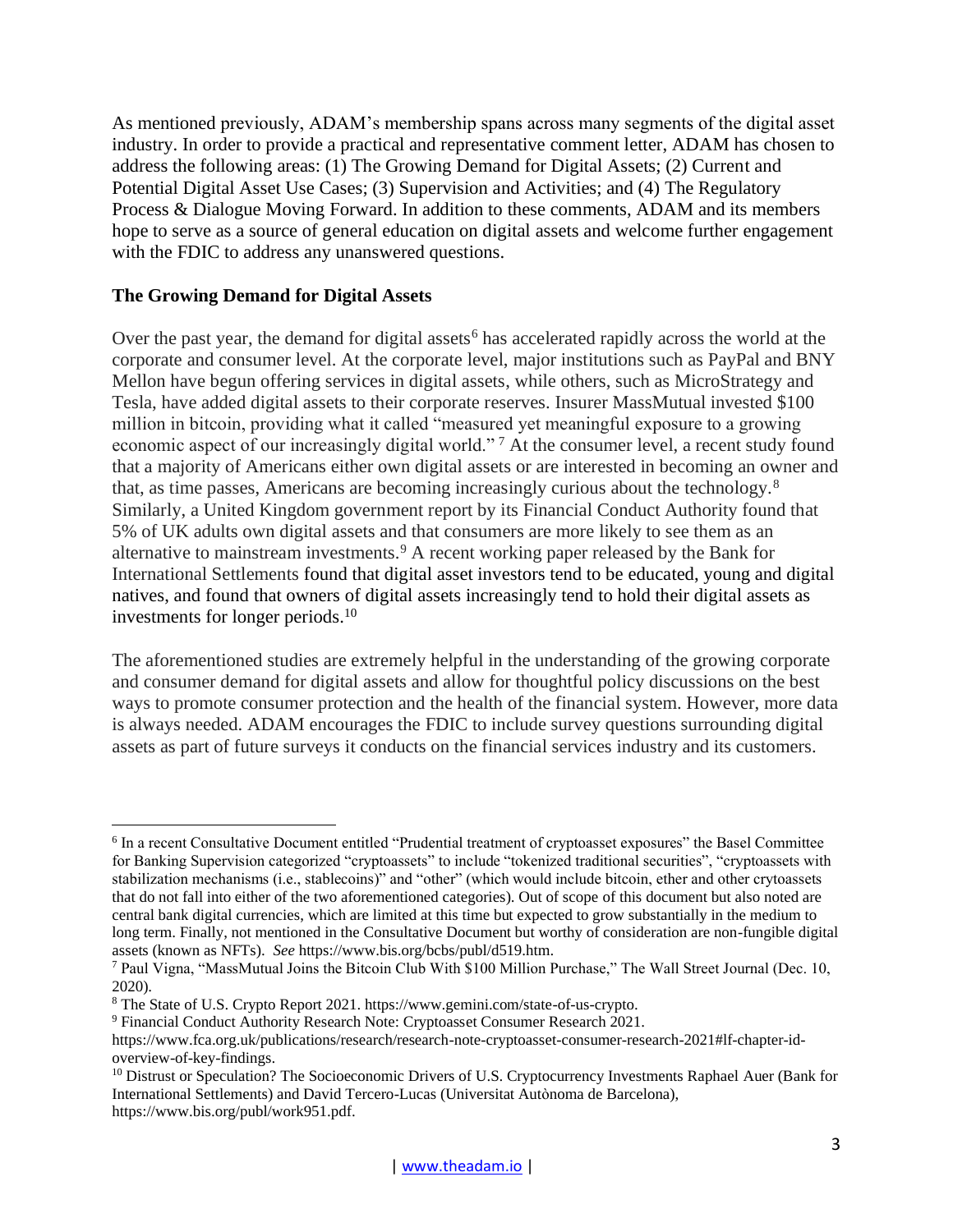Additionally, as the FDIC considers the role it will play with regards to certain digital assetrelated activities by insured depository institutions (IDIs), ADAM encourages the FDIC to focus on its core missions of consumer protection, safeguarding the financial assets held by IDIs, and promoting safety and soundness in the financial system. This core mission places the FDIC in a unique position amongst regulators to develop meaningful consumer protection guidelines setting out best practices for dealing with digital assets. ADAM believes that thoughtful guidelines directed toward IDIs based on principles of consumer protection can have an impact beyond the banking sector and significantly strengthen the overall digital asset industry. Additionally, if these guidelines provide a pathway to IDI status for institutions seeking FDIC deposit insurance, eligible firms operating in the digital asset space will be encouraged to bring their activities further into the U.S. federal banking system. This will leave consumers better protected, the market will be more secure and offer better products, the FDIC will have greater insight into digital assets, digital asset firms will benefit from the FDIC's extensive supervisory experience and expertise, and there will be incentives to discourage the participation in uninsured shadow banking activities.

# **Current and Potential Digital Asset Use Cases**

As noted in the RFI, digital asset use cases and related activities may fall into one or more broad categories:

- Technology solutions, such as those involving closed and open payment systems, other token-based systems for banking activities other than payments (*e.g.,* lending), and acting as nodes in networks (*e.g*., distributed ledgers).
- Asset-based activities, such as investments, collateral, margin lending, and liquidity facilities.
- Liability-based activities, such as deposit services and where deposits serve as digital asset reserves.
- Custodial activities, such as providing digital asset safekeeping and related services, such as secondary lending, as well as acting as a qualified custodian on behalf of investment advisors.
- Other activity that does not align with the others above. Examples could include marketmaking and decentralized financing.

A small number of IDIs currently play a significant role in supporting digital asset-related activities. Most notably, IDIs hold dollar-denominated accounts for digital asset market participants (exchanges, hedge funds, proprietary trading firms, etc.) as well as the dollar deposits underlying stablecoins and facilitate dollar-denominated payments related to digital asset transactions (*i.e*., the dollar leg of a digital asset purchase or sale). IDIs may provide loans to funds and other entities secured in whole or in part by digital assets. These IDIs are providing traditional banking services to digital asset market participants, but typically do not hold digital assets on their balance sheet or otherwise have direct exposure to digital assets.

Some IDIs have begun offering credit cards with digital asset rewards programs. In these instances, the role of the bank is largely the same as issuing any rewards card, with the digital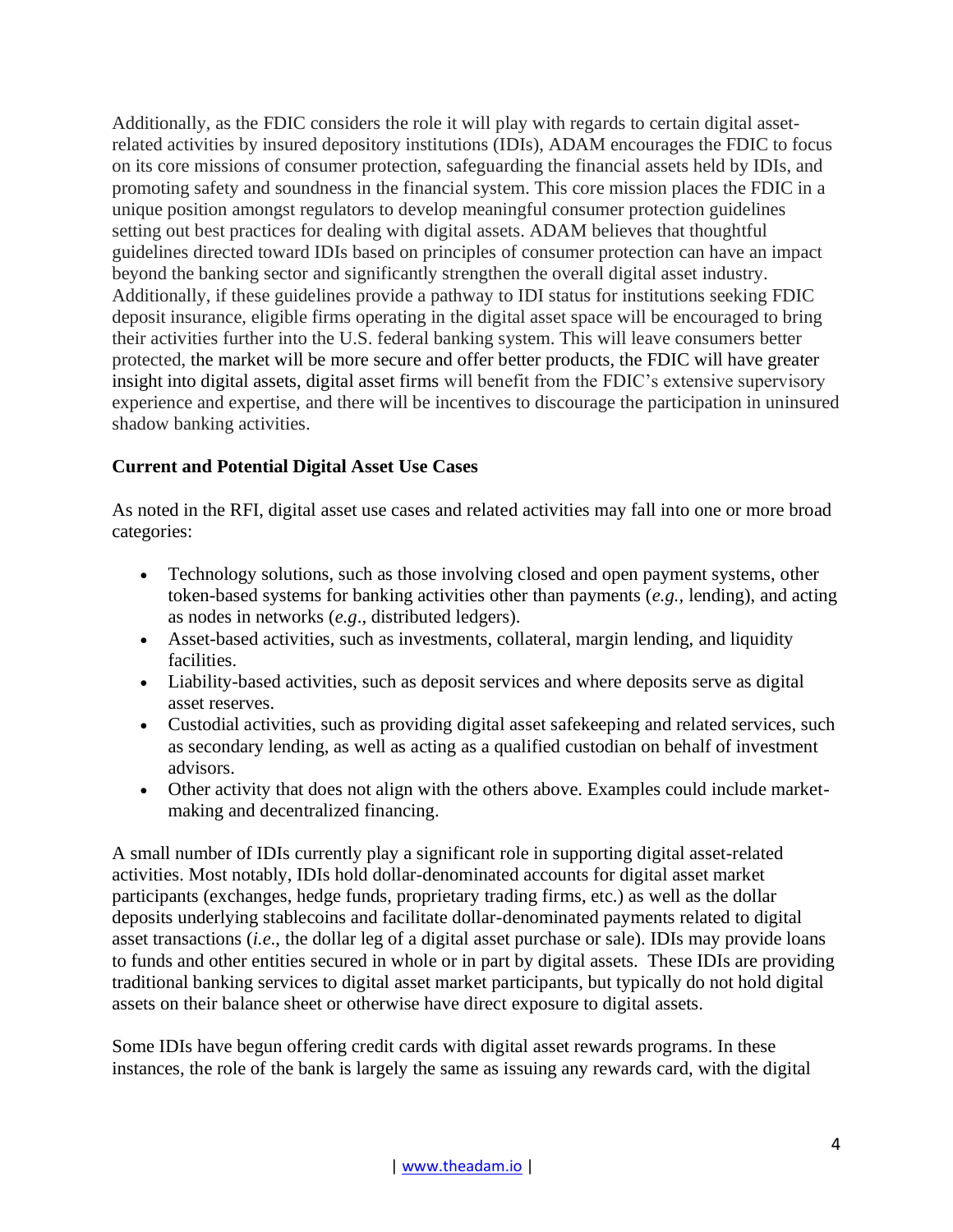asset-related operations managed by a third-party partner and the rewards held in a third-party wallet.

The RFI asked about activities and use cases related to digital assets that IDIs are currently engaging in or considering. From ADAM's point of view, IDIs along with other financial institutions have historically provided custodial services for non-bank financial services firms engaged in the securities business, such as investment advisers and broker-dealers, and that as regulatory frameworks evolve, IDIs will also be the most natural partners to provide digital asset custody services to non-bank financial services firms. By increasing clarity on the standards, IDIs should meet in providing these services, the FDIC can play a key role in ensuring that consumers and others seeking custodial services for their digital assets can work with wellregulated entities.

With respect to investment advisers, IDIs routinely act as "qualified custodians" as contemplated in Rule 206(4)-2 of the Investment Advisers Act of 1940 (Advisers Act). Under Rule 206(4)-2 (Custody Rule), which governs the custody practices of investment advisers (RIAs) registered with the Securities and Exchange Commission (SEC), RIAs that have custody of client funds or securities must have and maintain controls to protect those assets from being lost, misused, misappropriated or subject to exposure to claims of the RIA's creditors. Part of this framework requires that RIAs custody their client assets with qualified custodians, which are defined to include, among others, banks as defined Section  $202(a)(2)$  of the Advisers Act,<sup>11</sup> and savings associations as defined in Section 3(b)(1) of the Federal Deposit Insurance Act (FDI Act) that have deposits insured by the FDIC under the FDI Act.

With respect to broker-dealers, such firms often use "banks," as defined in Section 3(a)(6) of the Securities Exchange Act of 1934 (Exchange Act) to serve as "good control locations" for customer fully-paid securities. In brief, Rule 15c3-3 under the Exchange Act– known as the Customer Protection Rule – is designed to give more specific protection to customer funds and securities, in effect forbidding broker-dealers from using customer assets to finance any part of their businesses unrelated to servicing securities customers (*e.g*., a firm is precluded from using customer funds to buy securities for its own account). To meet this objective, Rule 15c3-3 requires a broker-dealer that maintains custody of customer securities and cash (a "carrying broker-dealer") to take two primary steps to safeguard these assets. The steps are designed to protect customers by segregating their securities and cash from the broker-dealer's proprietary business activities.

The first step required by Rule 15c3-3 is that a carrying broker-dealer must maintain physical possession or control over customers' fully paid and excess margin securities.

<sup>&</sup>lt;sup>11</sup> That provision defines a bank to include (A) a banking institution organized under the laws of the United States or a Federal savings association, as defined in section 1462(5) of title 12, (B) a member bank of the Federal Reserve System, (C) any other banking institution, savings association, as defined in section 1462(4) of title 12, or trust company, whether incorporated or not, doing business under the laws of any State or of the United States, a substantial portion of the business of which consists of receiving deposits or exercising fiduciary powers similar to those permitted to national banks under the authority of the Comptroller of the Currency, and which is supervised and examined by State or Federal authority having supervision over banks or savings associations, and which is not operated for the purpose of evading the provisions of this subchapter, and (D) a receiver, conservator, or other liquidating agent of any institution or firm included in clauses (A), (B), or (C) of this paragraph.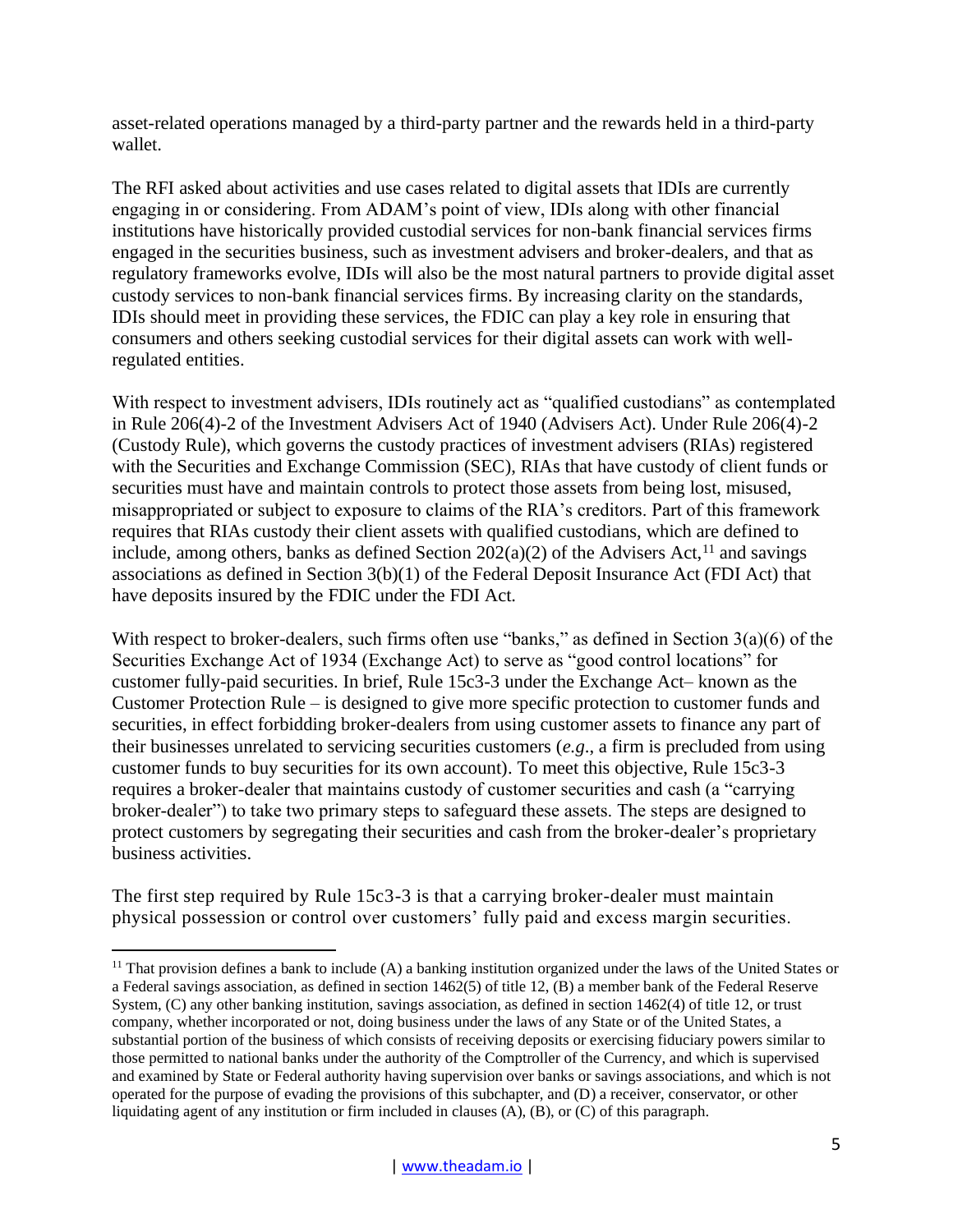Physical possession or control means the broker-dealer must hold these securities in one of several locations specified in Rule 15c3-3 and free of liens or any other interest that could be exercised by a third party to secure an obligation of the broker-dealer. Permissible locations include a bank, as defined in section  $3(a)(6)$  of the Exchange Act.

The second step is that a carrying broker-dealer must maintain a reserve of cash or qualified securities in an account at a bank that is at least equal in value to the net cash owed to customers, including cash obtained from the use of customer securities. The account must be titled "*Special Reserve Bank Account for the Exclusive Benefit of Customers*."

As the regulatory framework and customer protection protocols associated with digital assets mature, we believe that IDIs and other financial institutions will seek to provide custodial services to non-bank financial firms. Indeed, ADAM believes IDIs and other financial institutions must be able to fully continue providing custody services to non-bank financial institutions as contemplated under the Custody Rule and the Customer Protection Rule. To this end, ADAM believes that it is vitally important for the FDIC – when considering the custodial services provided to non-bank financial institutions – to discuss the framework with other interested regulators, such as the SEC, to further the seamless ability of IDIs and other banks to provide these services.

With respect to digital assets and IDIs' balance sheets, some IDIs provide access to loans collateralized by digital assets such as bitcoin, and several other IDIs are considering similar offerings. With the growth of NFTs, we expect that loans secured by NFTs will be a natural extension of many IDIs' businesses of making loans against artworks, particularly when serving ultra-high net worth customers. As a result, these IDIs will have indirect exposure to digital assets on their balance sheet. IDIs already in this space typically manage this exposure with high margin requirements and robust collateral management (provided by digital asset partners, such as custodians and analytics firms). ADAM believes that digital asset-backed lending has the potential to be highly automated and ensure secure collateral management through the use of smart contracts.<sup>12</sup>

### *Supervision and Activities*

The RFI asked for the ways in which the custody of digital assets differed from the custody of traditional assets. ADAM's view is that in the context of securities, the custody of digital assets differs from the current framework under which securities are custodied in that there may be fewer intermediaries involved in the clearance, settlement, and custody chain. In this respect, the current clearance, settlement, and custody process for traditional securities is best described by the SEC in its statement regarding special purpose broker-dealers that custody digital asset securities.<sup>13</sup> In that statement, the SEC stated that:

<sup>&</sup>lt;sup>12</sup> We note that lending collateralized by digital assets is one of the key mainstays of "decentralized finance". While ADAM strongly supports innovation in the lending area, we also recognize the important alternative role IDIs can provide in providing more traditional financing to investors, traders and others who seek to borrow against their digital asset holdings.

<sup>&</sup>lt;sup>13</sup> Custody of Digital Asset Securities by Special Purpose Broker-Dealers, Exchange Act Release No. 90788 (Dec. 23, 2020) 86 Fed. Reg. 11,627 (Feb. 26, 2021) (SEC Broker-Dealer Custody Statement).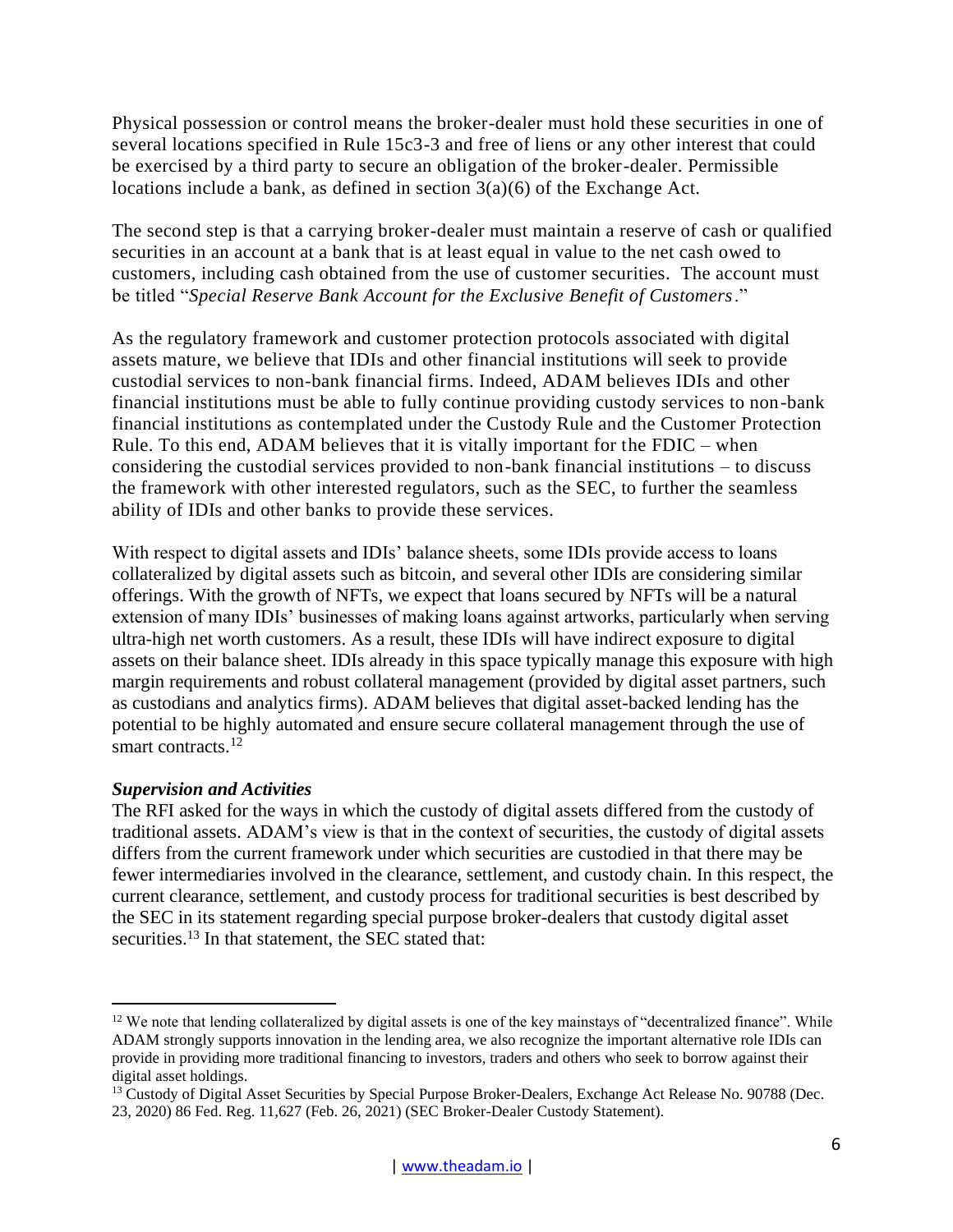Traditional securities transactions generally are processed and settled through clearing agencies, depositories, clearing banks, transfer agents, and issuers. A broker-dealer's employees, regulators, and outside auditors can contact these third parties to confirm that the broker-dealer is in fact holding the traditional securities reflected on its books and records and financial statements, thereby providing objective processes for examining the broker-dealer's compliance with the Customer Protection Rule. Also, the traditional securities infrastructure has established processes to reverse or cancel mistaken or unauthorized transactions. Thus, the traditional securities infrastructure contains checks and controls that can be used to verify proprietary and customer holdings of traditional securities by broker-dealers, as well as processes designed to ensure that both parties to a transfer of traditional securities agree to the terms of the transfer.

Digital assets that are issued or transferred using distributed ledger technology may not be subject to the same established clearance and settlement process familiar to traditional securities market participants. The manner in which digital assets, including digital asset securities, are issued, held, or transferred may create a greater risk that a broker-dealer maintaining custody of this type of asset, as well as the broker-dealer's customers, counterparties, and other creditors, could suffer financial harm. For example, the broker-dealer could be victimized by fraud or theft, could lose a "private key" necessary to transfer a client's digital assets, or could transfer a client's digital assets to an unintended address without the ability to reverse a fraudulent or mistaken transaction. In addition, malicious activity attributed to actors taking advantage of potential vulnerabilities that may be associated with distributed ledger technology and its associated networks could render the broker-dealer unable to transfer a customer's digital assets.<sup>14</sup>

ADAM believes that the SEC's concerns in this respect can be greatly alleviated by fully integrating IDIs and other financial institutions into the clearance and settlement system for digital asset securities. In this vein, ADAM believes that the FDIC may view the recent actions by the Office of the Comptroller of the Currency (OCC)<sup>15</sup> with respect to the custody of digital assets as a useful framework for evaluating and gaining comfort with IDIs increasing their roles and responsibilities with respect to facilitating transactions in, and providing custody for, digital assets.

IDIs can also play an important role in the digital asset ecosystem by acting as node operators, validating digital asset transactions taking place on blockchain-based networks. In Interpretative Letter 1174 dated January 4, 2021, and entitled "OCC Chief Counsel's Interpretation on National Bank and Federal Savings Association Authority to Use Independent Node Verification Networks and Stablecoins for Payment Activities the Office of the Comptroller of the Currency"<sup>16</sup> the Office of the Comptroller of the Currency (OCC) confirmed that National banks and Federal savings associations may use

<sup>&</sup>lt;sup>14</sup> Id. at 68 Fed. Reg. at 11628-29.

<sup>15</sup> *See, e.g*., Anchorage Digital N.A. Approval Letter, [https://www.occ.gov/news-issuances/news-releases/2021/nr](https://www.occ.gov/news-issuances/news-releases/2021/nr-occ-2021-6a.pdf)[occ-2021-6a.pdf](https://www.occ.gov/news-issuances/news-releases/2021/nr-occ-2021-6a.pdf) (granting Anchorage Digital N.A.a charter to custody digital assets).

<sup>16</sup> *See* https://www.occ.gov/news-issuances/news-releases/2021/nr-occ-2021-2a.pdf.